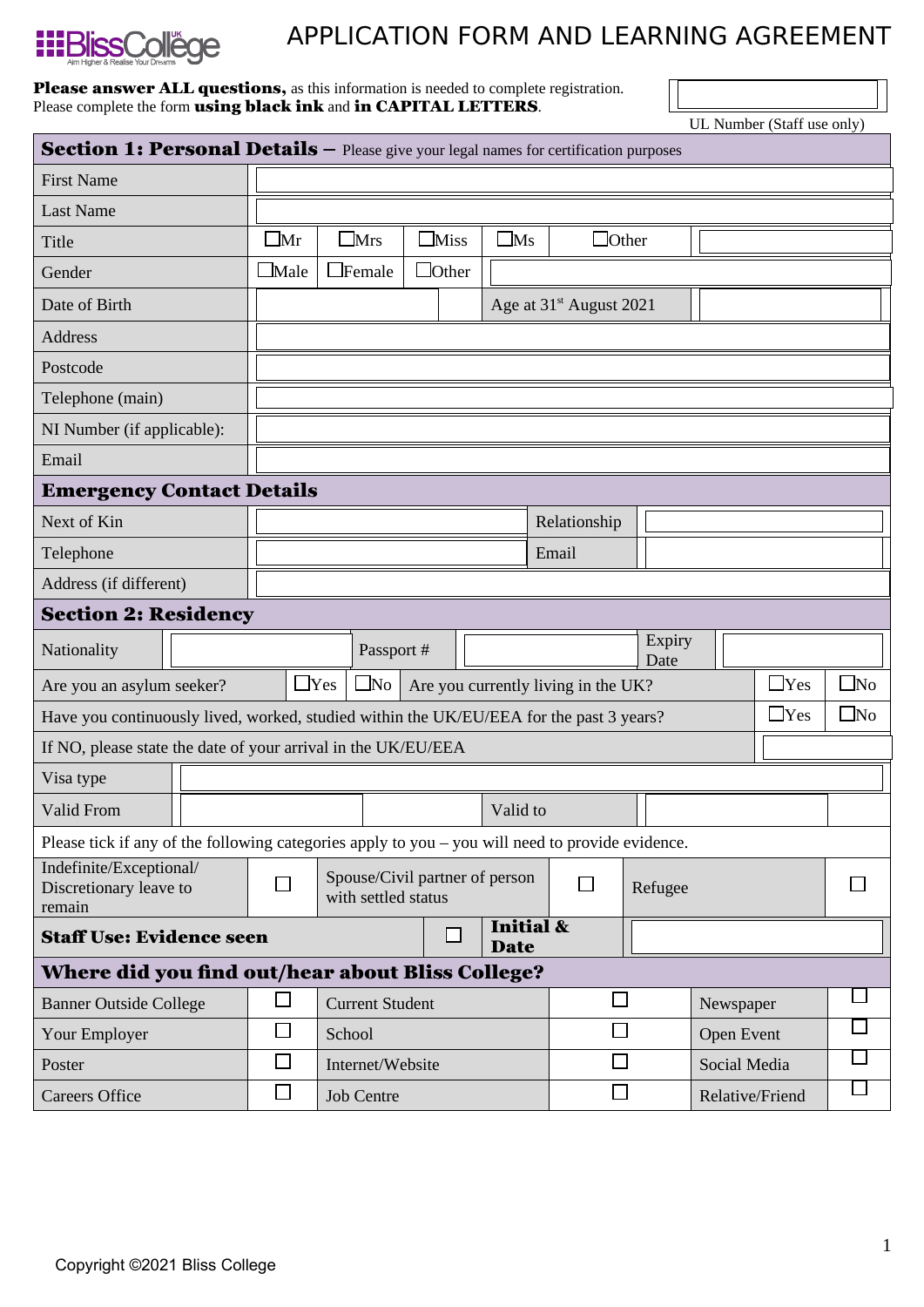

| <b>Section 3: Ethnicity</b>                                                                      |  |  |                            |                |              |                                     |                            |                                 |        |                                |                                             |                                                                         |                                    |                |        |
|--------------------------------------------------------------------------------------------------|--|--|----------------------------|----------------|--------------|-------------------------------------|----------------------------|---------------------------------|--------|--------------------------------|---------------------------------------------|-------------------------------------------------------------------------|------------------------------------|----------------|--------|
| Ethnic Origin (Please tick ONE from the list below)                                              |  |  |                            |                |              |                                     |                            |                                 |        |                                |                                             |                                                                         |                                    |                |        |
| <b>White</b>                                                                                     |  |  | <b>Asian/Asian British</b> |                |              |                                     |                            | <b>Other Ethnic Group</b>       |        |                                |                                             |                                                                         |                                    |                |        |
| 01 - White British                                                                               |  |  |                            | 08 - Indian    |              |                                     |                            |                                 |        | ⊔                              | 15 - Chinese                                |                                                                         |                                    |                |        |
| $02 -$ White Irish                                                                               |  |  | $\blacksquare$             | 09 - Pakistani |              |                                     |                            |                                 |        |                                |                                             | 16 – Any other Ethnic Group                                             |                                    |                |        |
| 03 - Any other white background                                                                  |  |  | $\Box$                     |                |              | 10 - Bangladeshi                    |                            |                                 |        | $\Box$                         | $\overline{\phantom{a}}$<br>99 - Not Stated |                                                                         |                                    |                |        |
| <b>Mixed/Multiple Ethnic</b>                                                                     |  |  | $\Box$                     |                |              | 11 - Any Other Asian                |                            |                                 |        | $\Box$                         |                                             |                                                                         |                                    |                | $\Box$ |
| Group<br>04 - Mixed White and Black                                                              |  |  | $\mathcal{L}$              | Background     |              |                                     |                            |                                 |        |                                |                                             |                                                                         |                                    |                |        |
| Caribbean                                                                                        |  |  |                            |                |              |                                     |                            |                                 |        |                                |                                             | <b>Black/African/Caribbean/Black British</b>                            |                                    |                |        |
| 05 - Mixed White and Black                                                                       |  |  | $\Box$                     | 12 - Caribbean |              |                                     |                            |                                 |        | $14 - Any other Black$         |                                             |                                                                         |                                    |                |        |
| African                                                                                          |  |  |                            |                |              |                                     |                            |                                 |        |                                |                                             | Background                                                              |                                    |                |        |
| 06 - Mixed White and Asian                                                                       |  |  | $\blacksquare$             | 13 - African   |              |                                     |                            |                                 |        |                                |                                             |                                                                         |                                    |                |        |
| <b>Section 4: Education</b>                                                                      |  |  |                            |                |              |                                     |                            |                                 |        |                                |                                             |                                                                         |                                    |                |        |
| Name of Previous School/College                                                                  |  |  |                            |                |              |                                     |                            |                                 |        |                                |                                             |                                                                         |                                    |                |        |
| Qualifications on Entry (please use separate sheet if required). Please state what               |  |  |                            |                |              |                                     |                            |                                 |        |                                |                                             |                                                                         |                                    |                |        |
|                                                                                                  |  |  |                            |                |              |                                     |                            |                                 |        |                                |                                             | qualifications you are currently studying or have completed in the past |                                    |                |        |
| <b>Type of</b><br><b>Subject</b><br>qualification                                                |  |  | <b>Level</b>               |                |              | <b>Grade</b>                        |                            | Year                            |        | <b>Country</b><br><b>Taken</b> |                                             |                                                                         | Evidenc<br>e seen<br>(by<br>staff) |                |        |
|                                                                                                  |  |  |                            |                |              |                                     |                            |                                 |        |                                |                                             |                                                                         |                                    |                |        |
|                                                                                                  |  |  |                            |                |              |                                     |                            |                                 |        |                                |                                             |                                                                         |                                    |                |        |
|                                                                                                  |  |  |                            |                |              |                                     |                            |                                 |        |                                |                                             |                                                                         |                                    |                |        |
|                                                                                                  |  |  |                            |                |              |                                     |                            |                                 |        |                                |                                             |                                                                         |                                    |                |        |
|                                                                                                  |  |  |                            |                |              |                                     |                            |                                 |        |                                |                                             |                                                                         |                                    |                |        |
|                                                                                                  |  |  |                            |                |              |                                     |                            |                                 |        |                                |                                             |                                                                         |                                    |                |        |
|                                                                                                  |  |  |                            |                |              |                                     |                            |                                 |        |                                |                                             |                                                                         |                                    |                |        |
| No previous qualification                                                                        |  |  |                            |                |              |                                     |                            |                                 |        |                                |                                             |                                                                         |                                    |                |        |
| *ALL QUALIFICATIONS MUST BE ENTERED. IF YOU DO NOT HOLD ANY PRIOR                                |  |  |                            |                |              |                                     |                            |                                 |        |                                |                                             | <b>QUALIFICATIONS PLEASE STATE 'NO PRIOR QUALIFICATIONS'</b>            |                                    |                |        |
| <b>Section 5: Current Employment Status</b>                                                      |  |  |                            |                |              |                                     |                            |                                 |        |                                |                                             |                                                                         |                                    |                |        |
| <b>Full Time Employment</b>                                                                      |  |  |                            |                |              |                                     | <b>Full Time Education</b> |                                 |        |                                |                                             |                                                                         |                                    |                |        |
|                                                                                                  |  |  |                            |                |              |                                     |                            | Unemployed and looking for work |        |                                |                                             |                                                                         |                                    |                |        |
| Part Time Employment                                                                             |  |  |                            |                |              |                                     |                            |                                 |        |                                |                                             |                                                                         |                                    |                |        |
| Self-Employment                                                                                  |  |  |                            |                |              | Unemployed and not looking for work |                            |                                 |        |                                |                                             |                                                                         |                                    |                |        |
| If you are unemployed, how long have you been unemployed? (Please tick one of the options below) |  |  |                            |                |              |                                     |                            |                                 |        |                                |                                             |                                                                         |                                    |                |        |
| Under 6 months<br>6-11 months<br>┑<br>П                                                          |  |  |                            |                | 12-23 months |                                     | $\Box$                     | 24-35                           | months |                                | Over 35 months                              |                                                                         |                                    | $\mathbb{R}^n$ |        |
| Are you on any benefits? (Please tick those that<br>apply)                                       |  |  |                            |                |              | <b>JSA</b>                          |                            | <b>ESA</b>                      | ⊔      |                                |                                             | <b>Universal Credit</b>                                                 | ⊔                                  | None           | $\Box$ |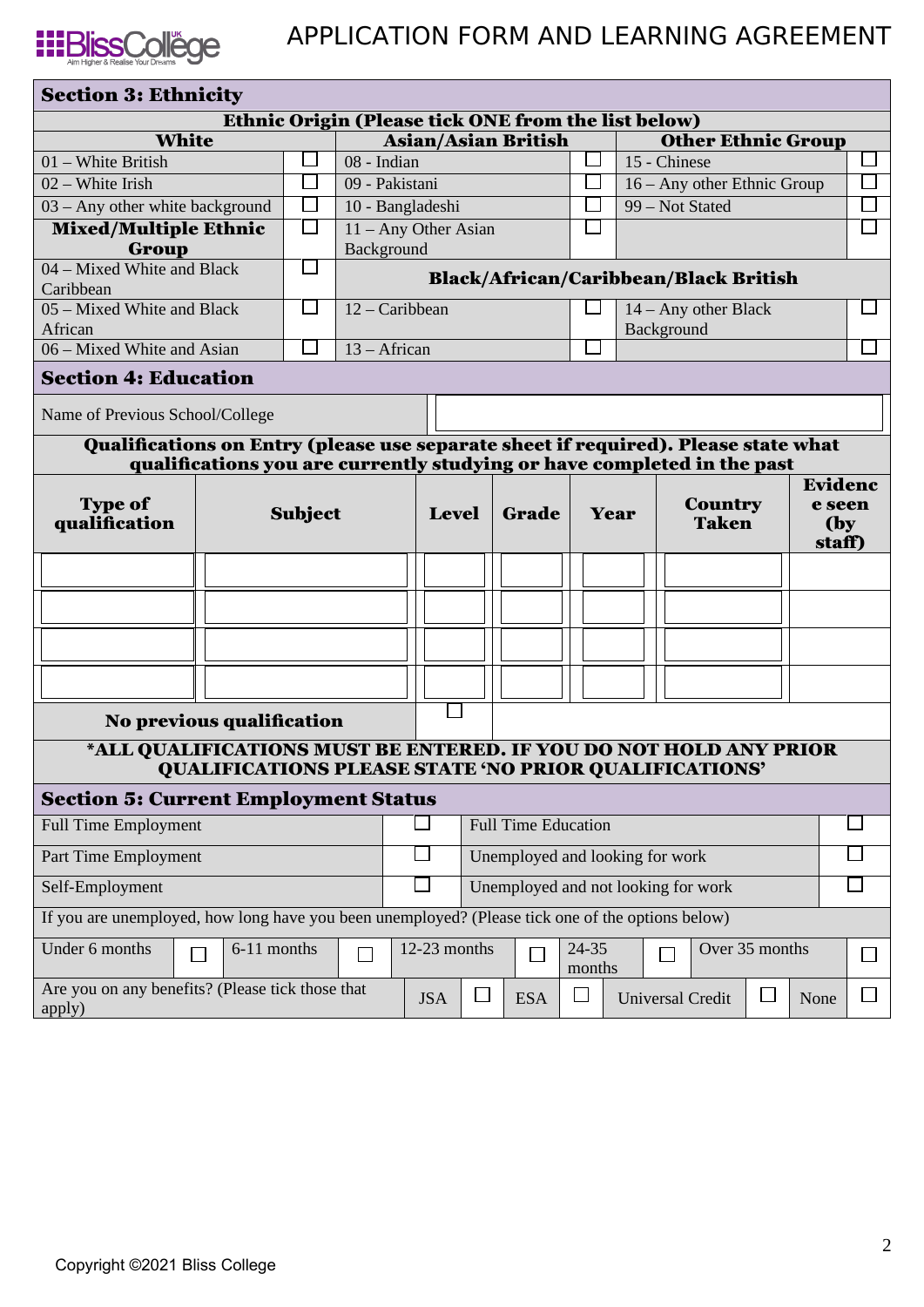

| <b>Section 6: Learning Support and Disability/Health</b>                                                                                                 |                                                                                                                       |                 |                           |  |                            |                          |                                     |             |                            |                     |        |        |  |  |  |
|----------------------------------------------------------------------------------------------------------------------------------------------------------|-----------------------------------------------------------------------------------------------------------------------|-----------------|---------------------------|--|----------------------------|--------------------------|-------------------------------------|-------------|----------------------------|---------------------|--------|--------|--|--|--|
| Please tick the boxes in this section to help us plan for relevant support while you are on your course. Do you have:                                    |                                                                                                                       |                 |                           |  |                            |                          |                                     |             |                            |                     |        |        |  |  |  |
| No Learning difficulty/Learning disability                                                                                                               |                                                                                                                       |                 |                           |  |                            |                          |                                     |             |                            |                     |        |        |  |  |  |
| $\Box$<br>Visual Impairment                                                                                                                              |                                                                                                                       |                 | <b>Hearing Impairment</b> |  |                            | $\Box$                   |                                     |             | <b>Mobility Impairment</b> |                     |        |        |  |  |  |
| Social/Emotional difficulties                                                                                                                            |                                                                                                                       |                 |                           |  | Mental Health difficulty   |                          | $\mathbf{I}$<br>Asperger's syndrome |             |                            |                     |        |        |  |  |  |
| <b>Profound Complex</b>                                                                                                                                  |                                                                                                                       |                 |                           |  | Other physical disability  |                          | $\Box$<br>Temporary disability      |             |                            |                     | $\Box$ |        |  |  |  |
| Autism spectrum disorder                                                                                                                                 |                                                                                                                       |                 | Dyslexia                  |  |                            |                          | $\Box$                              | Dyscalculia |                            |                     |        |        |  |  |  |
| Moderate learning disability                                                                                                                             |                                                                                                                       | $\Box$          |                           |  | Severe learning disability |                          | $\mathcal{L}_{\mathcal{A}}$         |             |                            | Asperger's syndrome | $\Box$ |        |  |  |  |
| Speech, language & communication needs                                                                                                                   |                                                                                                                       |                 |                           |  |                            | Prefer not to say        |                                     |             |                            |                     |        | $\Box$ |  |  |  |
|                                                                                                                                                          | Other medical condition or disability (Please specify)                                                                |                 |                           |  |                            |                          |                                     |             |                            |                     |        |        |  |  |  |
| If you have ticked more than one option above, please confirm what you consider to be your<br>primary learning difficulty, disability or health problem. |                                                                                                                       |                 |                           |  |                            |                          |                                     |             |                            |                     |        |        |  |  |  |
| I would like to speak to someone to discuss learning support while attending my course                                                                   |                                                                                                                       |                 |                           |  |                            |                          |                                     |             |                            |                     |        |        |  |  |  |
| Please tick if you have a hearing impairment which might prevent you from hearing a fire alarm                                                           |                                                                                                                       |                 |                           |  |                            |                          |                                     |             |                            |                     |        |        |  |  |  |
| $\Box$ Yes<br>$\square$ No<br><b>Important:</b> Do you need assistance to evacuate a building in an emergency?                                           |                                                                                                                       |                 |                           |  |                            |                          |                                     |             |                            |                     |        |        |  |  |  |
|                                                                                                                                                          | You can agree to being contacted for other purposes by ticking any of the following boxes if you wish to be contacted |                 |                           |  |                            |                          |                                     |             |                            |                     |        |        |  |  |  |
| About courses or learning opportunities                                                                                                                  |                                                                                                                       |                 |                           |  |                            | For surveys and research |                                     |             | <b>By Post</b>             |                     |        |        |  |  |  |
| $\Box$<br>By Phone                                                                                                                                       |                                                                                                                       |                 |                           |  |                            | $\mathbf{I}$<br>By Email |                                     |             |                            |                     |        |        |  |  |  |
|                                                                                                                                                          | <b>Section 7: OFFICE USE ONLY</b>                                                                                     |                 |                           |  |                            |                          |                                     |             |                            |                     |        |        |  |  |  |
| Photo ID Type                                                                                                                                            |                                                                                                                       |                 | Date of expiry            |  |                            |                          |                                     |             |                            |                     |        |        |  |  |  |
| <b>Proof of Status</b>                                                                                                                                   |                                                                                                                       | Date of expiry  |                           |  |                            |                          |                                     |             |                            |                     |        |        |  |  |  |
| <b>Address Proof</b>                                                                                                                                     |                                                                                                                       | Other (specify) |                           |  |                            |                          |                                     |             |                            |                     |        |        |  |  |  |
| Proof of LSD                                                                                                                                             |                                                                                                                       |                 | Proof of LLDD             |  |                            |                          |                                     |             |                            |                     |        |        |  |  |  |
| <b>Income Proof</b>                                                                                                                                      |                                                                                                                       |                 |                           |  |                            | Other<br>Documents       |                                     |             |                            |                     |        |        |  |  |  |
| Checked By                                                                                                                                               |                                                                                                                       |                 |                           |  |                            |                          | Date checked                        |             |                            |                     |        |        |  |  |  |